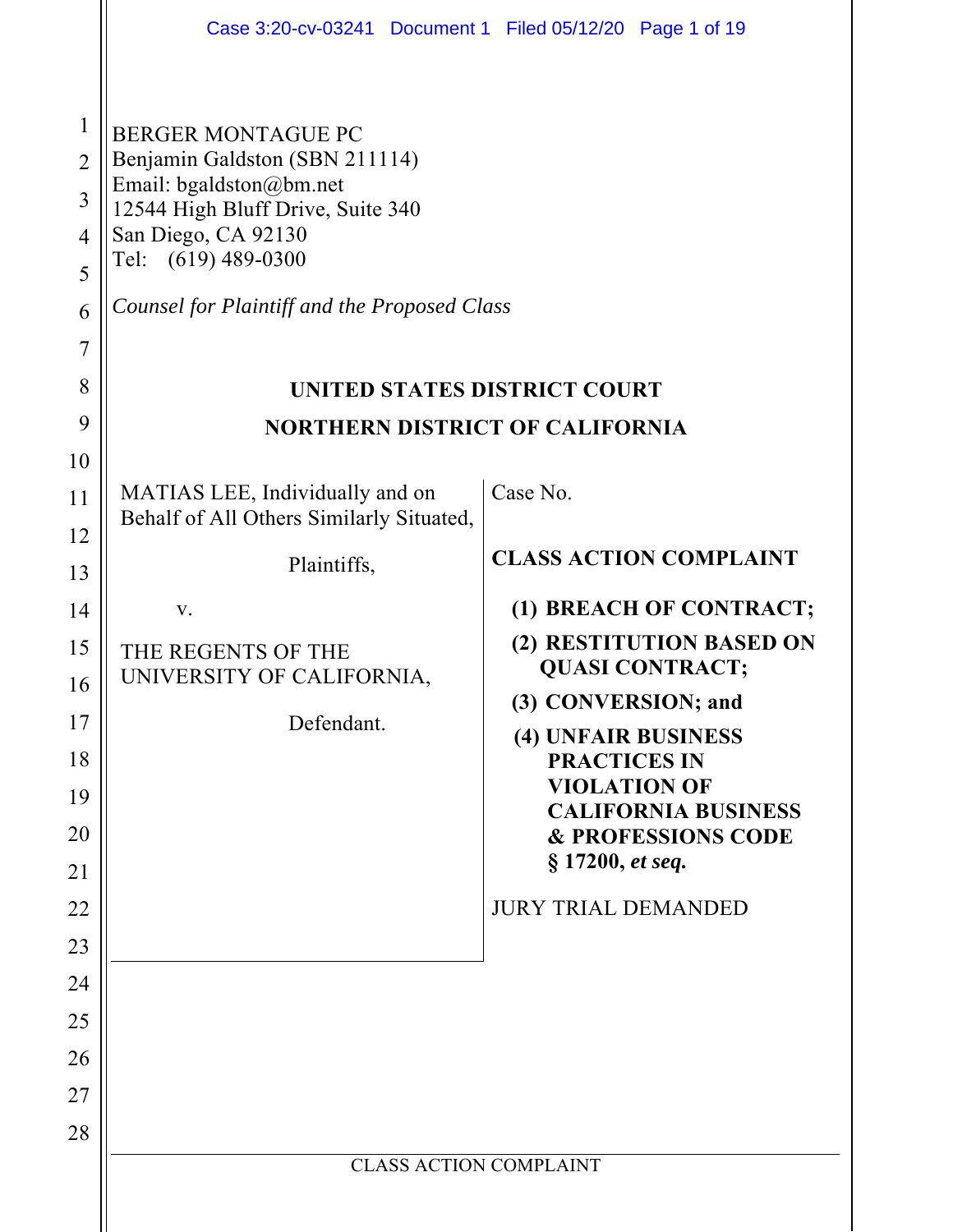## **TABLE OF CONTENTS**

1

 $\overline{2}$ 

| $\overline{3}$ | I.                                                                        |
|----------------|---------------------------------------------------------------------------|
| 4              | II.                                                                       |
| 5              | A.                                                                        |
| 6<br>7         | <b>B.</b>                                                                 |
| 8              | III.                                                                      |
| 9              | IV.                                                                       |
| 10             | V.                                                                        |
| 11<br>12       | <b>COUNT I</b>                                                            |
| 13             | <b>COUNT II</b>                                                           |
| 14             |                                                                           |
| 15<br>16       | <b>COUNT III</b>                                                          |
| 17<br>18       | <b>COUNT IV</b><br>Unfair Conduct in Violation of Unfair Competition Law, |
| 19             | VI.                                                                       |
| 20<br>21       |                                                                           |
| 22             |                                                                           |
| 23             |                                                                           |
| 24             |                                                                           |
| 25             |                                                                           |
| 26             |                                                                           |
| 27             |                                                                           |
| 28             | <b>CLASS ACTION COMPLAINT</b>                                             |
|                |                                                                           |
|                |                                                                           |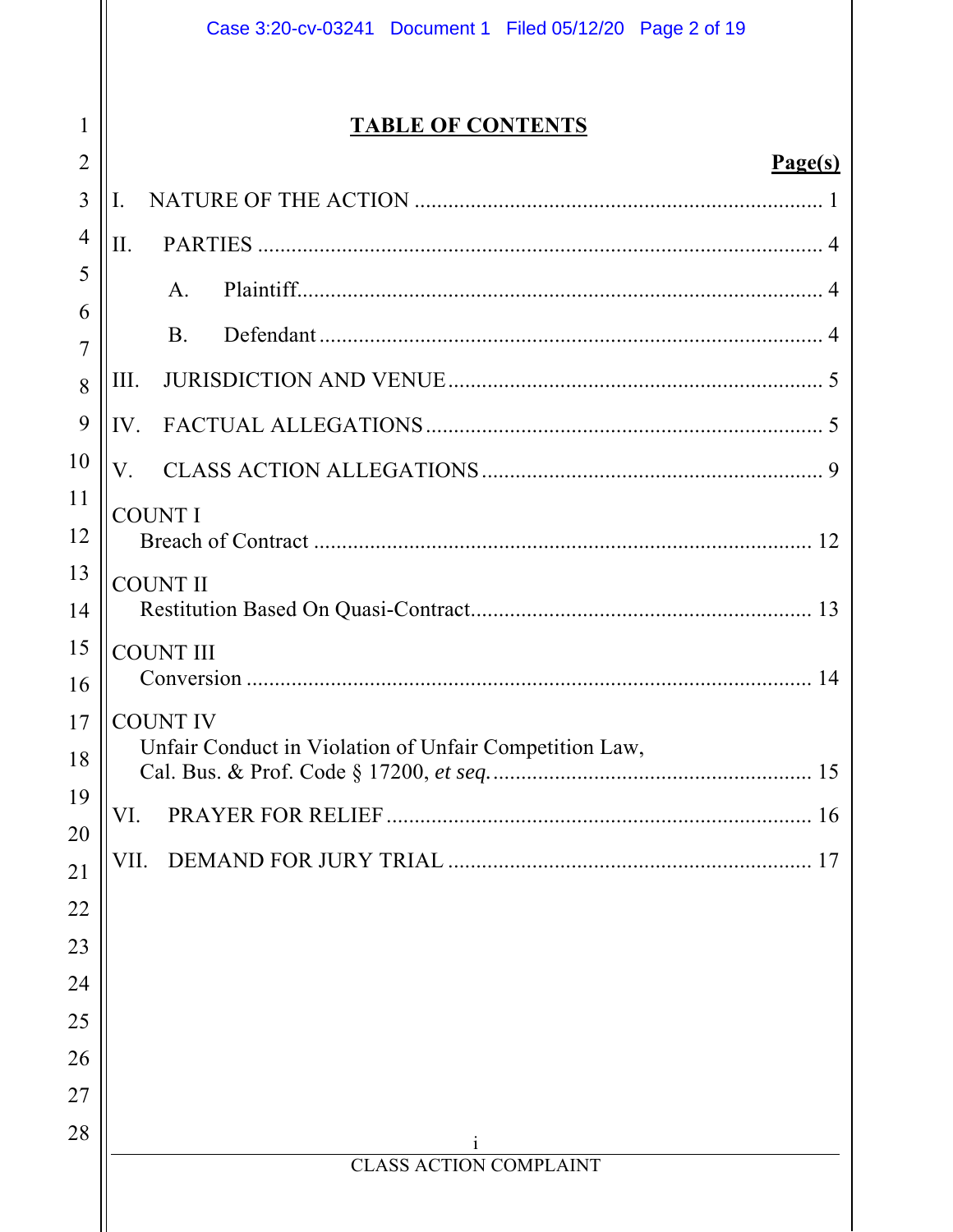Plaintiff Matias Lee ("Plaintiff" or "Lee"), individually and on behalf of all other similarly situated students (collectively, "Plaintiffs" or the "Class" as defined below), brings this class action complaint against the Regents of the University of California ("Defendant," the "University," or "UC"). Plaintiff makes the following allegations upon personal knowledge as to his own acts and upon information and belief and his attorneys' investigation as to all other matters.

### **I. NATURE OF THE ACTION**

1. This is a class action brought on behalf of Plaintiff and other similarly situated UC students who paid tuition, fees and other costs for in-person education for the Spring 2020 academic term and thereafter, and who (i) did not receive the promised and bargained-for educational and other services and (ii) have not been refunded a prorated portion of their tuition and fees after UC ceased providing such services in March 2020 due to Coronavirus Disease 2019 ("COVID-19").

2. Specifically, as a result of Defendant's wrongful acts and unfair business practices alleged herein, Plaintiff and the proposed Class (i) have not received any refund or reimbursement for the unused services for which they paid fees and/or (ii) did not receive any refund or reimbursement for the decreased value of the education they received from UC when their classes transitioned from inperson instruction at the University's campus facilities to a remote, online learning format.

3. UC is a public university system consisting of ten campuses in California: UC Berkeley, UC Davis, UC Irvine, UCLA, UC Merced, UC Riverside, UC San Diego, UC San Francisco, UC Santa Barbara, and UC Santa Cruz.

4. In 2019, UC enrolled more than 280,000 undergraduate and graduate students.

5. UC has a \$83 billion endowment and pension fund.

6. The estimated annual UC San Diego resident undergraduate tuition is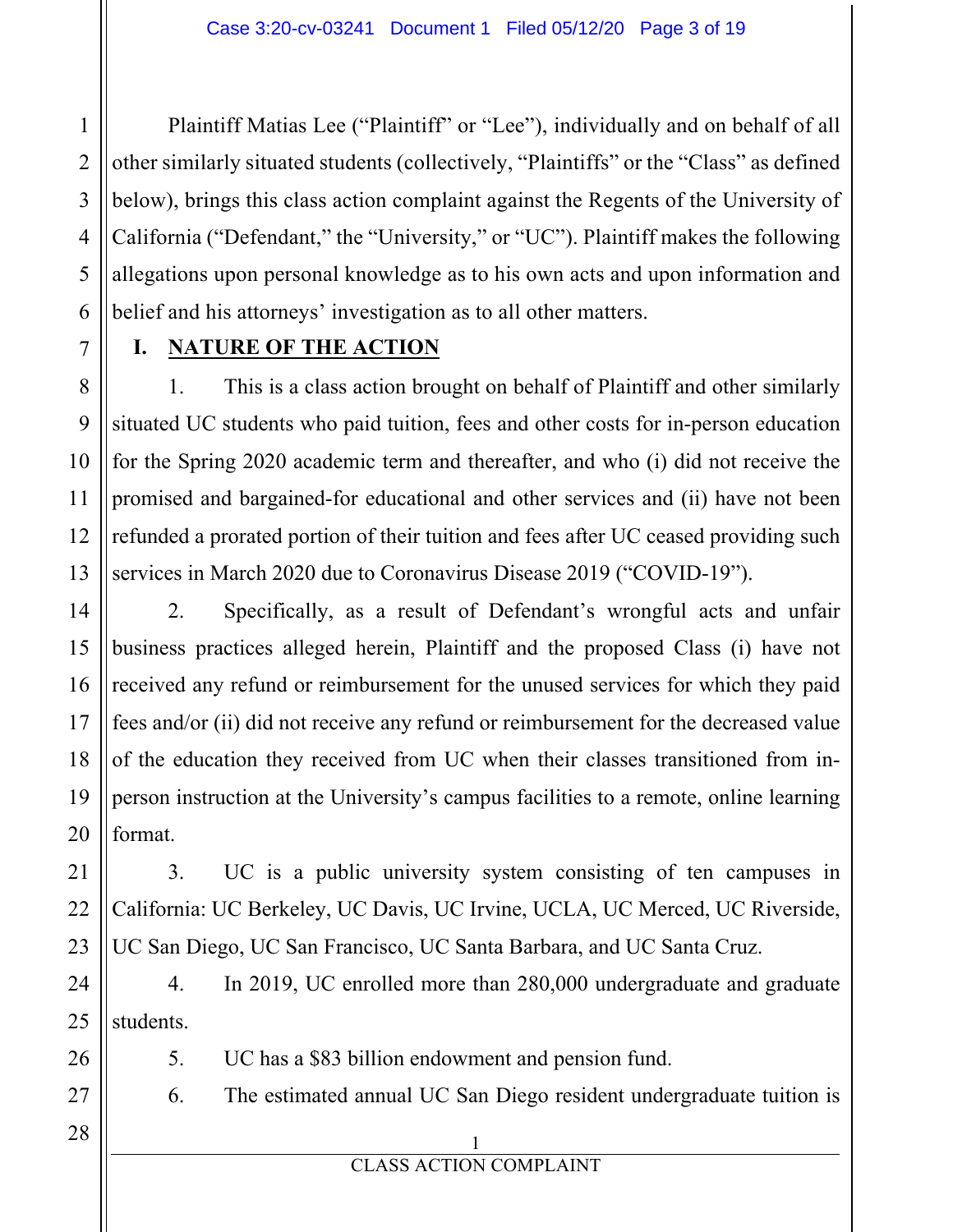\$16,455.42. This amount covers three academic terms—Fall, Winter and Spring. Each term costs approximately \$5,485.14 in total. Of that amount, \$3,814.00 is categorized as tuition and the remainder is categorized as various fees. $<sup>1</sup>$ </sup>

7. In response to COVID-19, on or around March 9, 2020, UC cancelled all in-person classes and closed campuses, including at UC San Diego.

9 10 14 16 8. Plaintiff's experience is typical of other Class members. UC has not provided any in-person classes or full use of its campus and other facilities since March 9, 2020. Instead, UC has offered less valuable online classes instead of the bargained-for in-person instruction and on-campus experience. Consequently, Defendant has not provided the education, services, facilities, technology, access or opportunities for which Plaintiff and the Class paid. Moreover, Defendant has failed to compensate Plaintiff and the Class for the diminished value and damages they have suffered as a result of Defendant's actions. As one commentator put it, "*[u]niversities are still in a period of consensual hallucination* with each saying, 'We're going to maintain these prices for what has become, overnight, a *dramatically less compelling product offering*.'"2

9. Over *44,000 people* have signed an online petition at www.change.org requesting that UC provide refunds to students to compensate them for the harm suffered as a result of the campus closures, failure to provide in-person instruction and other benefits promised by UC and paid for by Plaintiff and the Class.<sup>3</sup>

1

2

3

4

5

6

7

8

11

12

13

15

17

18

19

20

21

22

23

24

25

26

27

10. UC also has received over *\$100 million* in government funding through

<sup>1</sup> https://students.ucsd.edu/finances/fees/registration/2019-20/index.html (site last visited May 11, 2020).

<sup>2</sup> James D. Walsh, "The Coming Disruption," New York Magazine, May 11, 2020, available at https://nymag.com/intelligencer/2020/05/scott-galloway-future-ofcollege.html?utm\_source=fb (site last visited May 12, 2020).

- <sup>3</sup> https://www.change.org/p/regents-of-the-university-of-california-partially-refund-ucstudent-s-tuition-for-spring-quarter (site last visited May 11, 2020).
- 28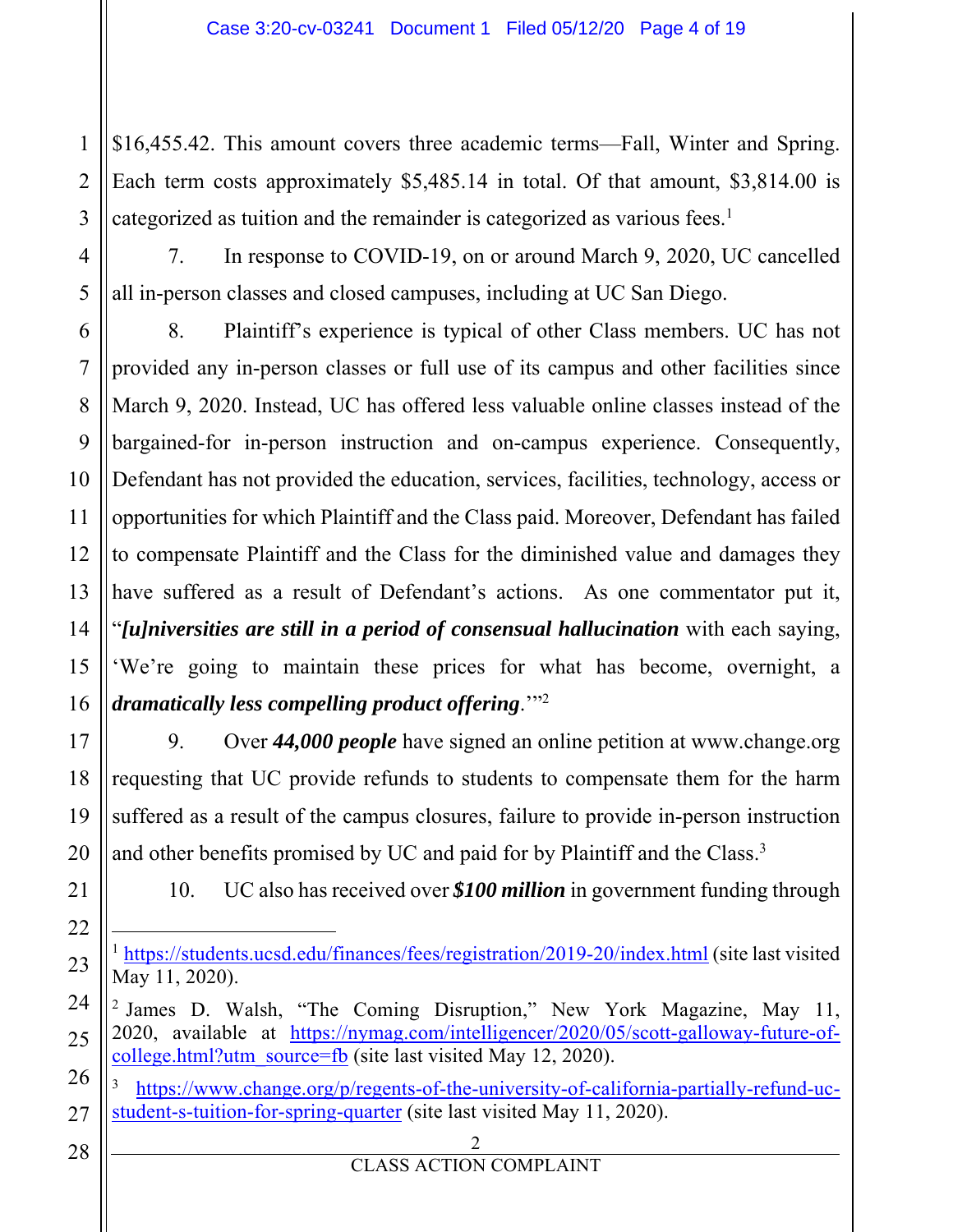1 2 the Coronavirus Aid, Relief, and Economic Security (CARES) Act, half of which is federally mandated to go toward students who are in need of emergency financial assistance. As a result of Defendant's actions, students who do not meet academic progress requirements for the Spring term, and international and undocumented students, will be denied access to these funds.

11. UC San Diego alone has received a total CARES Act allocation of \$34,889,769.00.

12. Despite receiving this influx of federal funds, Defendant refuses to refund or reimburse Plaintiff and similarly situated UC students the fees they paid for the education and other services they are not being provided, including fees for student, event and recreation centers that are now closed and for sports that are no longer taking place.

13. The University also refuses to refund or reimburse Plaintiff and similarly situated students for tuition paid for classes that UC is currently providing to them that are substantially less valuable than the classes promised.

14. Plaintiff and other Class members have lost the benefits of the education, services, and other experiences that the University promised. Despite failing to fulfill their obligations, Defendant is currently unlawfully retaining and refusing to fully or partially refund Plaintiff's Spring 2020 term tuition and fees, despite the dramatically lower quality and less valuable education now being provided, and despite the cessation of many of the services for which Plaintiff was charged a specific fee.

15. Essentially, students have paid Defendant for access to buildings they can no longer enter and activities that are not available. UC is thus profiting from COVID-19 while further burdening students and their families, many of whom have borne the brunt of the pandemic, themselves been laid off, or who are ill or suffering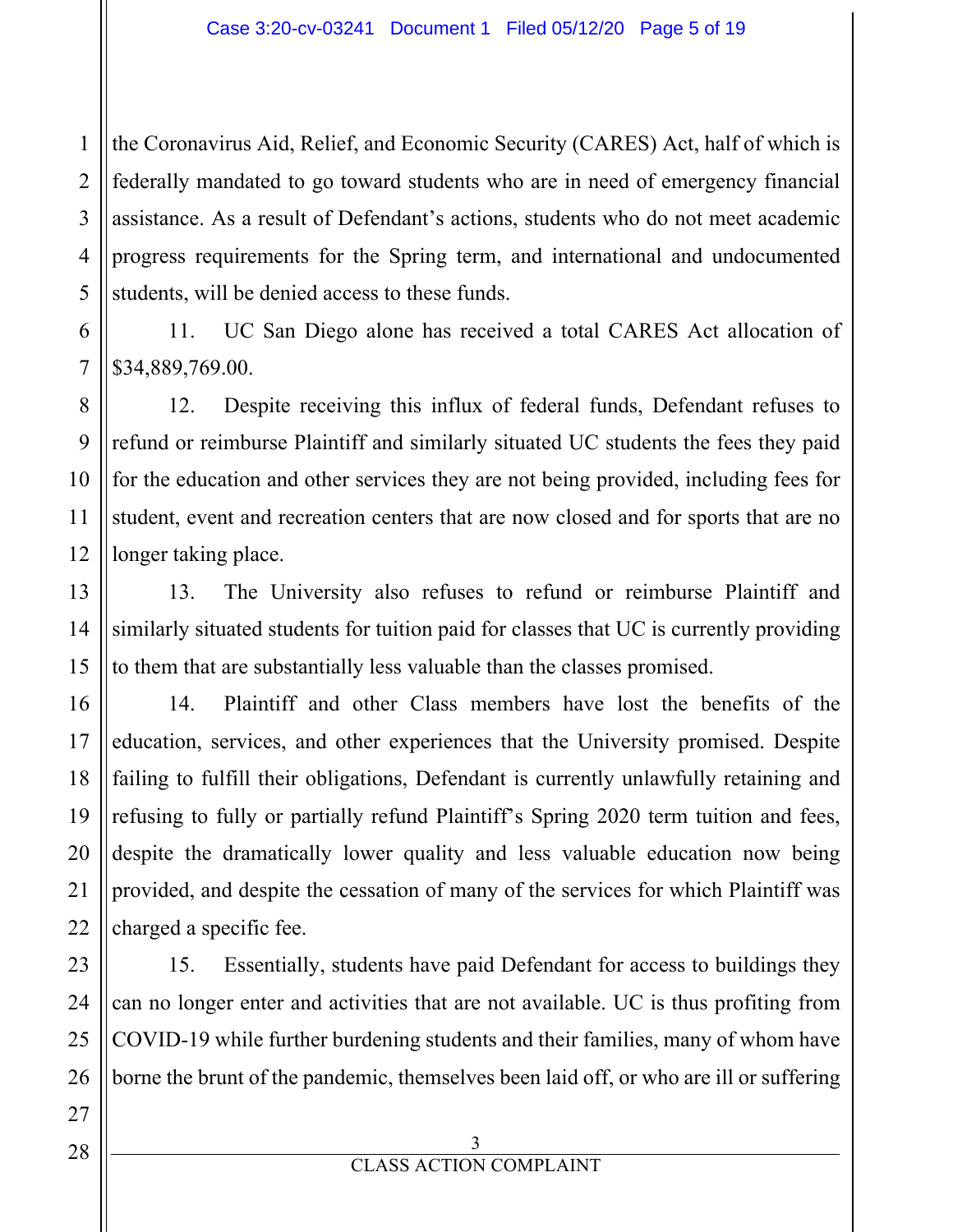1 2 from financial setbacks. The result is an enormous windfall to Defendant. Both contract and equity demand that Defendant disgorge these ill-gotten funds.

16. Plaintiff and similarly situated UC students seek disgorgement of their payments for unused services and a refund of their tuition for substandard classes. Plaintiff brings this class action for injunctive, declaratory, and equitable relief, and any other available remedies, resulting from Defendant's illegal, inequitable, and unfair retention of the funds paid by Plaintiff and the other students in the proposed Class.

17. Specifically, this lawsuit seeks disgorgement and monetary damages in the amount of prorated, unused amounts of tuition and fees that Plaintiff and the other Class members have paid to the University, which benefits Defendant is not providing, including the difference in value between the live in-person classes and the on-campus experience for which students enrolled and paid compared to the online classes that UC has been providing instead since mid-March 2020.

#### **II. PARTIES**

#### **A. Plaintiff**

18. Plaintiff is a resident of San Diego, California. Mr. Lee is an undergraduate student studying mechanical engineering at UC San Diego. He is scheduled to receive his bachelor's degree in May 2020.

**B. Defendant** 

19. The Regents of the University of California are empowered by Article IX, Section 9 of the California Constitution. UC supervises all ten universities within the University of California system.

20. The University of California resides in Alameda County, California, with its principal place of business at 1111 Franklin Street, Oakland, California 94607.

28

3

4

5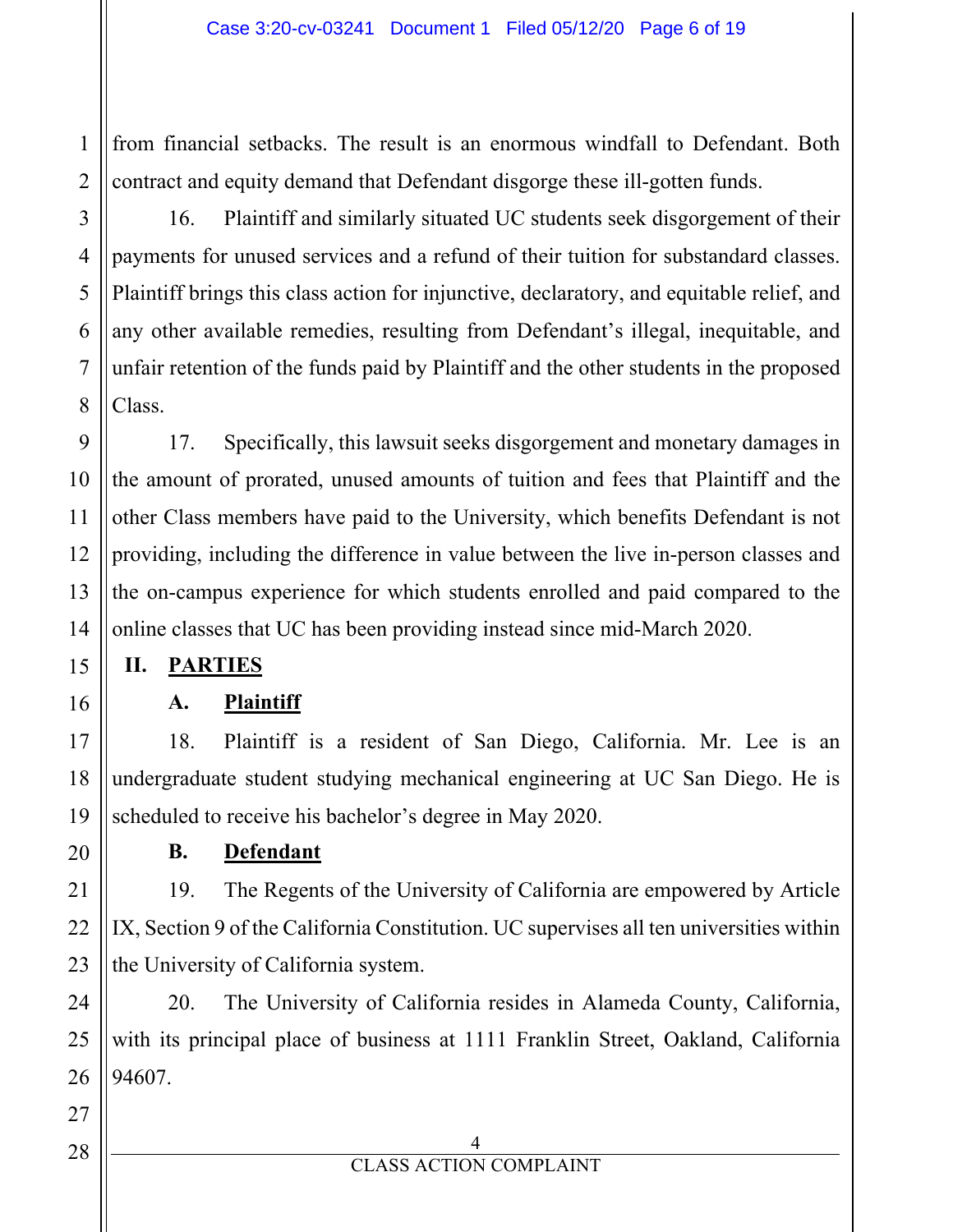3 21. UC can sue and be sued and has the power to take and hold property in its own name. Plaintiff does not seek to recover any taxpayer funds, or funds from the State's coffers. Rather, Plaintiff seeks equitable relief, including disgorgement of the prorated, unused amounts of fees (as further described herein) that Plaintiff and the other Class members paid, but for which they (or the students on behalf of whom they paid) will not be provided the benefit thereof.

#### **III. JURISDICTION AND VENUE**

22. This Court has original jurisdiction under 28 U.S.C. § 1332(d)(2)(A), as modified by the Class Action Fairness Act of 2005, because the matter in controversy exceeds \$5,000,000, exclusive of interests and costs, and because at least one member of the Class defined below is a citizen of a state other than California.

23. This Court has personal jurisdiction over Defendant because Defendant maintains its principal place of business in this judicial District.

24. Venue is proper in this District pursuant to 28 U.S.C. § 1391(b)(1), because Defendant resides in this District and is a resident of the state in which the District is located.

#### **IV. FACTUAL ALLEGATIONS**

**A. The UC System** 

25. UC is one of the nation's most prestigious public university systems.

26. UC charges students for both tuition and fees on a per-term basis, with some UC schools maintaining academic calendars based on quarters and others based on trimesters.

27. UC San Diego primarily operates on a quarterly academic calendar with Fall, Winter, Spring and Summer terms.

28. Students enrolled in UC San Diego's undergraduate programs are

5

27

28

1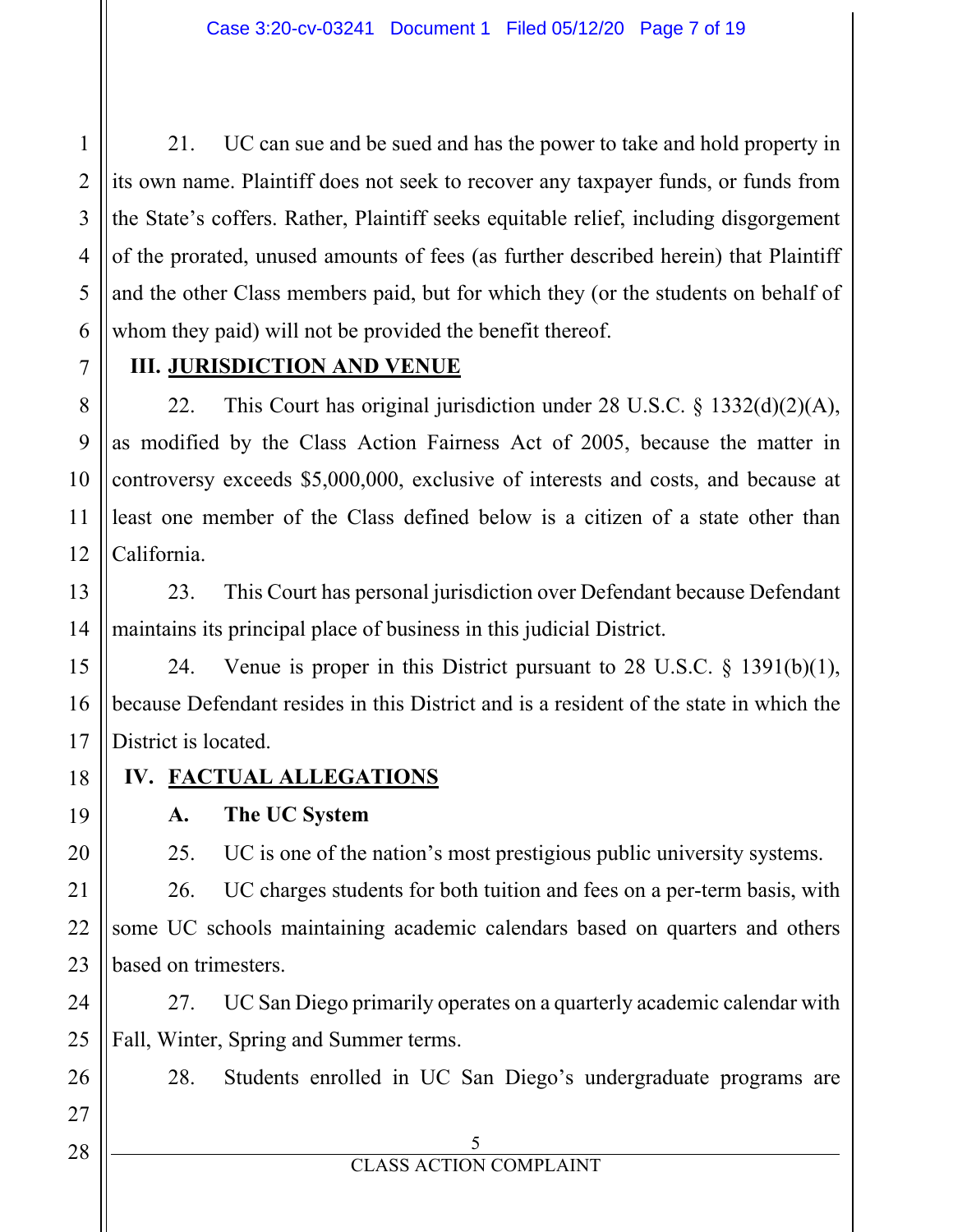1  $\mathfrak{D}$ 3 4 charged at least \$5,485.14 in tuition and fees for each term, including the Spring term. Of that amount, \$3,814.00 is characterized as tuition. The remainder is characterized as various fees. Each fee has a specific purpose, as described on the UC San Diego website.<sup>4</sup>

5

#### **B. The COVID-19 Pandemic**

29. In late 2019, the Chinese government confirmed several cases of a novel illness causing pneumonia-like symptoms. The illness was subsequently identified as COVID-19. By January 2020, the U.S. government confirmed several domestic cases.

30. COVID-19 spread rapidly throughout the world in the beginning months of 2020. Millions have now been infected. The World Health Organization characterized COVID-19 as a "public health emergency of international concern" in late January and as a pandemic on March 11.

31. Because the virus that causes COVID-19 is highly infectious, and because the illness can be severe or fatal, federal, state, and local governments in the United States have implemented travel restrictions and shelter-in-place or stay-athome orders. California issued its stay-at-home order on March 19, 2020. As of the filing of this Complaint, the vast majority of states have ordered their citizens to shelter in place for protection of their personal health and safety and that of the broader public.

#### **C. UC Continues to Assess Fees Amidst the Pandemic**

32. Plaintiff registered for in-person undergraduate classes for the Spring term based on a course catalog and other information provided by Defendant.

- 33. Recognizing and accepting Plaintiff's registration, Defendant charged
- <sup>4</sup> https://students.ucsd.edu/finances/fees/registration/2019-20/index.html (site last visited May 11, 2020).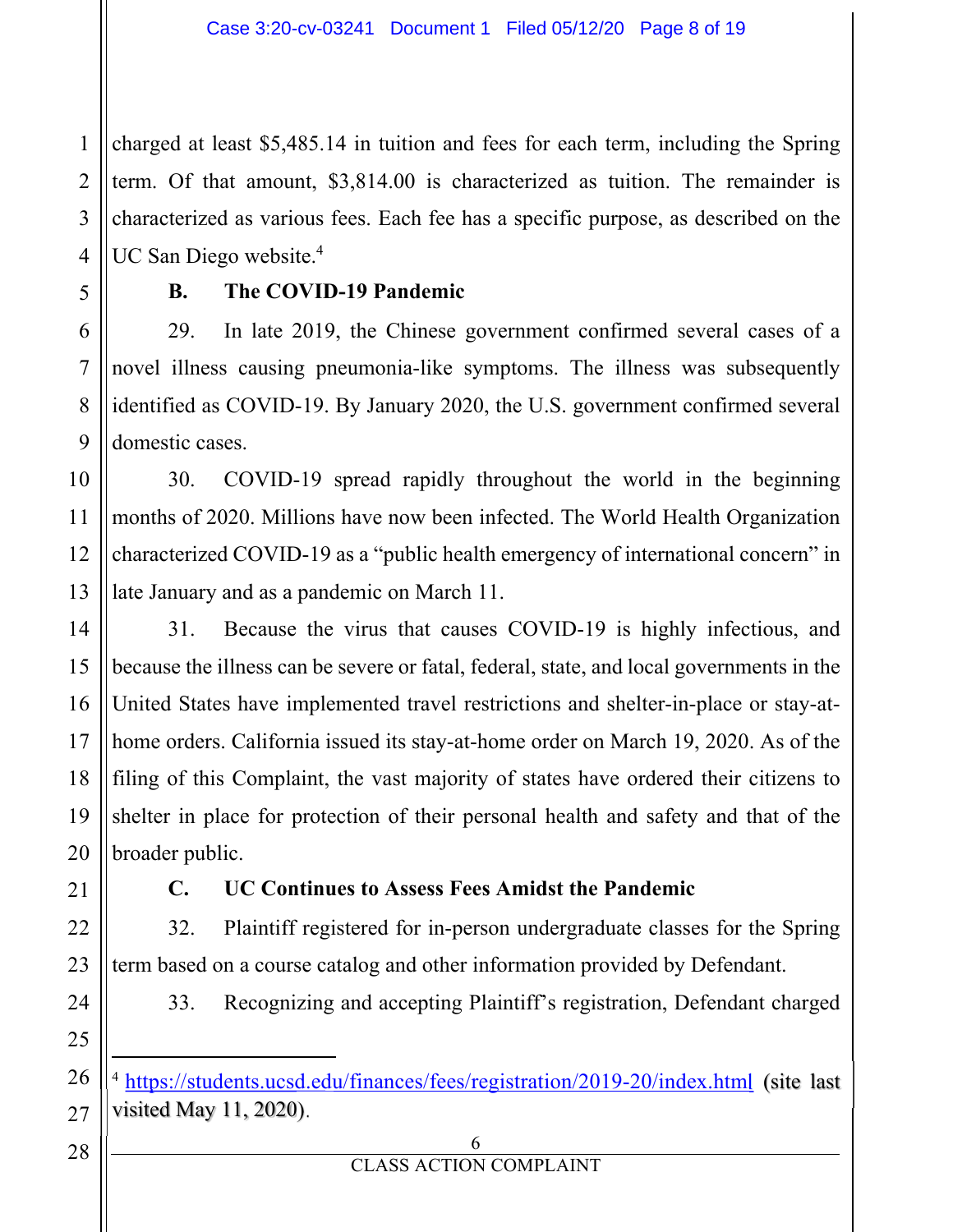1 2 3 4 5 Plaintiff tuition and fees for the Spring term totaling \$5,534.58, including among other things a \$30.00 "Course Fee" for enrollment in the Mechanical and Aerospace Engineering ("MAE") Upper Division lab instruction in "Experimental Techniques." However, the University no longer provides Plaintiff and other Class members with lab instruction, as all campus facilities are closed.

6 7 8 34. In addition to tuition for the courses in which he had registered, Plaintiff also was charged various fees for the Spring term, many of which were for services that the University likewise no longer provides. For example, Plaintiff paid a "UC Student Services Fee" (\$376.00) for co-curricular programs and activities that are no longer offered. Similarly, Plaintiff paid UC San Diego-specific fees for benefits, services and activities that UC San Diego no longer provides in whole or part as follows: "Campus Activity Fee" (\$73.06); "University Center Fee" (\$101.46); "Recreation Facility Fee" (\$117.00, consisting of \$95.00 for RIMAC Facility and \$22.00 for Canyonview Facility); "ICA Student Activity Fee" (\$259.04); "Health Insurance" (\$680.00); and "Student Transportation Fee" (\$64.58) (even though student transportation is now inoperative). Other UC campuses likewise charge similar fees for benefits, services and activities that those schools no longer fully provide.

35. Plaintiff has not attended any in-person classes since March 16, 2020. Instead, all his classes have been moved online.

36. Plaintiff has neither received nor been offered any refund or reimbursement for the tuition, fees or other costs that he was charged for the Spring 2020 term.

37. Despite Defendant's large endowment and receipt of \$100 million of aid through the CARES Act, UC has decided to pass the financial burden imposed by the COVID-19 crisis onto students like Plaintiff and the Class, citing its expenses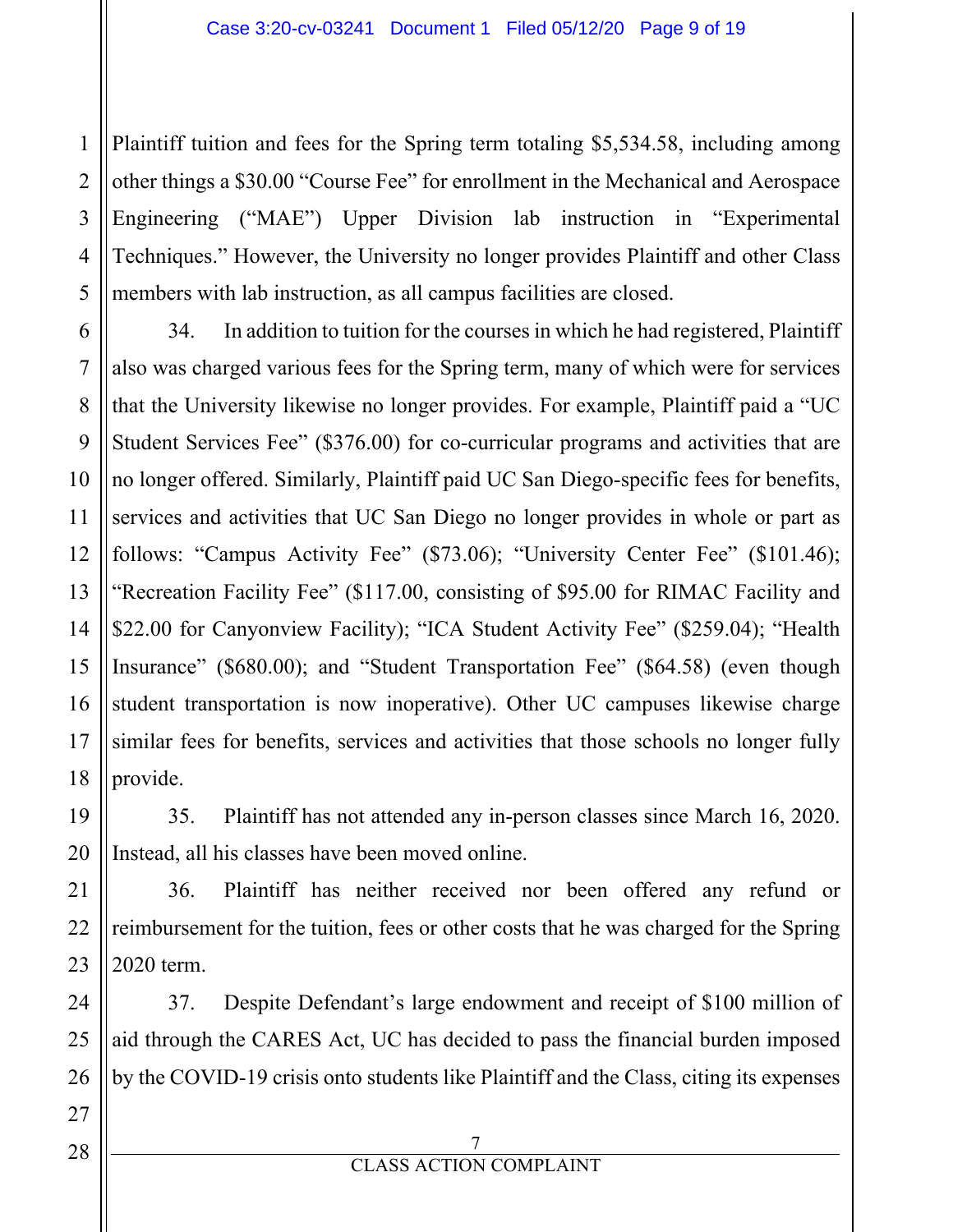1 and the "need to maintain campus infrastructure."5

38. As a result of UC school closures, Defendant has not delivered the educational services, facilities, programs, and opportunities for which Plaintiff and students in the proposed Class contracted and paid. Plaintiff and the proposed Class are therefore entitled to a full refund of that portion of the fees and tuition for the latter half of the Spring 2020 quarter and subsequent terms that pertain to educational and other services Defendant did not provide, or which Defendant provided in a severely diminished manner.

39. The remote, online learning "classes" offered to UC students since March deprive students of in-person learning from their peers and school faculty. The move to these remote classes also deprives students of access to the facilities, materials, and opportunities only offered on UC's physical (as opposed to virtual) campus.

40. The online classes that Defendant now offers are not equivalent to the in-person, campus experience that Plaintiff and other UC students chose for their university education. The tuition and fees UC charged were predicated on access to and constant interaction with and feedback from peers, mentors, professors and guest lecturers; access to technology, libraries, and laboratories; spectator sports and athletic programs; student government and health services; and extracurricular groups and learning, among other things.

41. Universities and colleges that offer both in-person and online education generally charge less for online classes than for in-person classes.

42. In instances where online degree programs are similarly priced to in-

<sup>5</sup> https://students.ucsd.edu/finances/fees/registration/2019-20/index.html (site last visited May 8, 2020).

> 8 CLASS ACTION COMPLAINT

2

3

4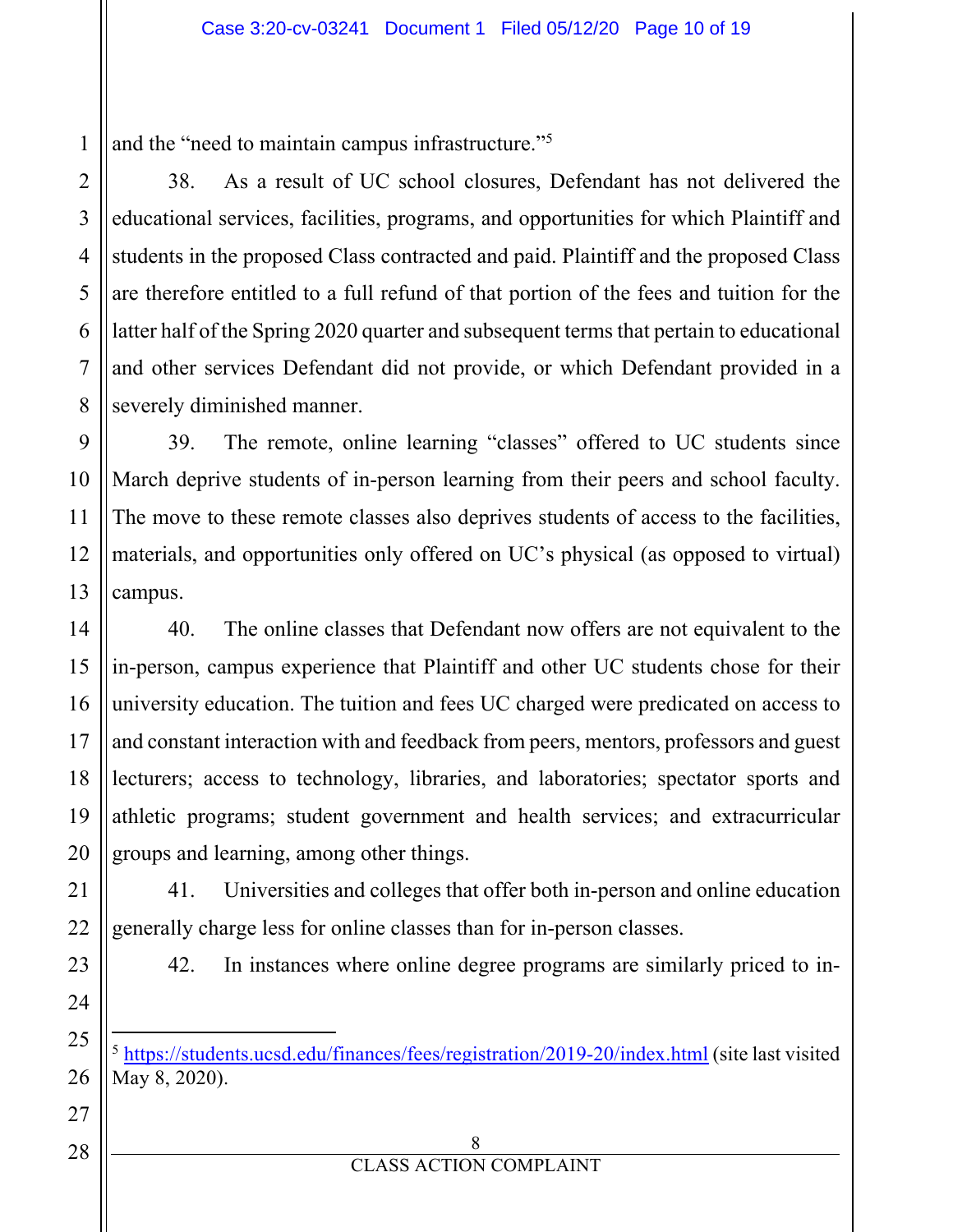1 2 3 4 5 person degree alternatives from the same academic institution, the online offering includes a variety of additional goods and services, such as in-person internship and practicum opportunities, additional asynchronous instruction (i.e., instruction not offered through a live video channel), and small class sizes to ensure the quality of the online synchronous classes.

43. UC provides none of the additional support or services that typically are included with classes that are intended to be conducted online from inception. Indeed, class sizes remained the same; yet, no additional practical or in-person services were offered. Even professors' "office hours" were transformed into a chat room format, more resembling email than an actual human interaction.

44. Further, many of the online courses Plaintiff took after the closing were not even offered in real-time. Instead the "instruction" consisted of pre-recorded videos.

45. Through this lawsuit, Plaintiff seeks—for himself and the Class compensation for the harms suffered as a result of Defendant's misconduct.

6

7

8

#### **V. CLASS ACTION ALLEGATIONS**

46. Pursuant to Fed. R. Civ. P. 23(a), (b)(2), (b)(3), and/or (c)(4), Plaintiff brings this action on behalf of himself and the following Class:

All persons who paid tuition, fees, and/or other costs to the University of California for 1) in-person classes for the Spring 2020 term or a subsequent term and 2) who did not receive the benefits for which they paid.

47. The following persons and entities are excluded from the Class: Defendant and its officers, directors, employees, subsidiaries, and affiliates; all judges assigned to this case and any members of their immediate families; and the parties' counsel in this litigation. Plaintiff reserves the right to modify, change, or expand the class definition, including by proposing additional subclasses, based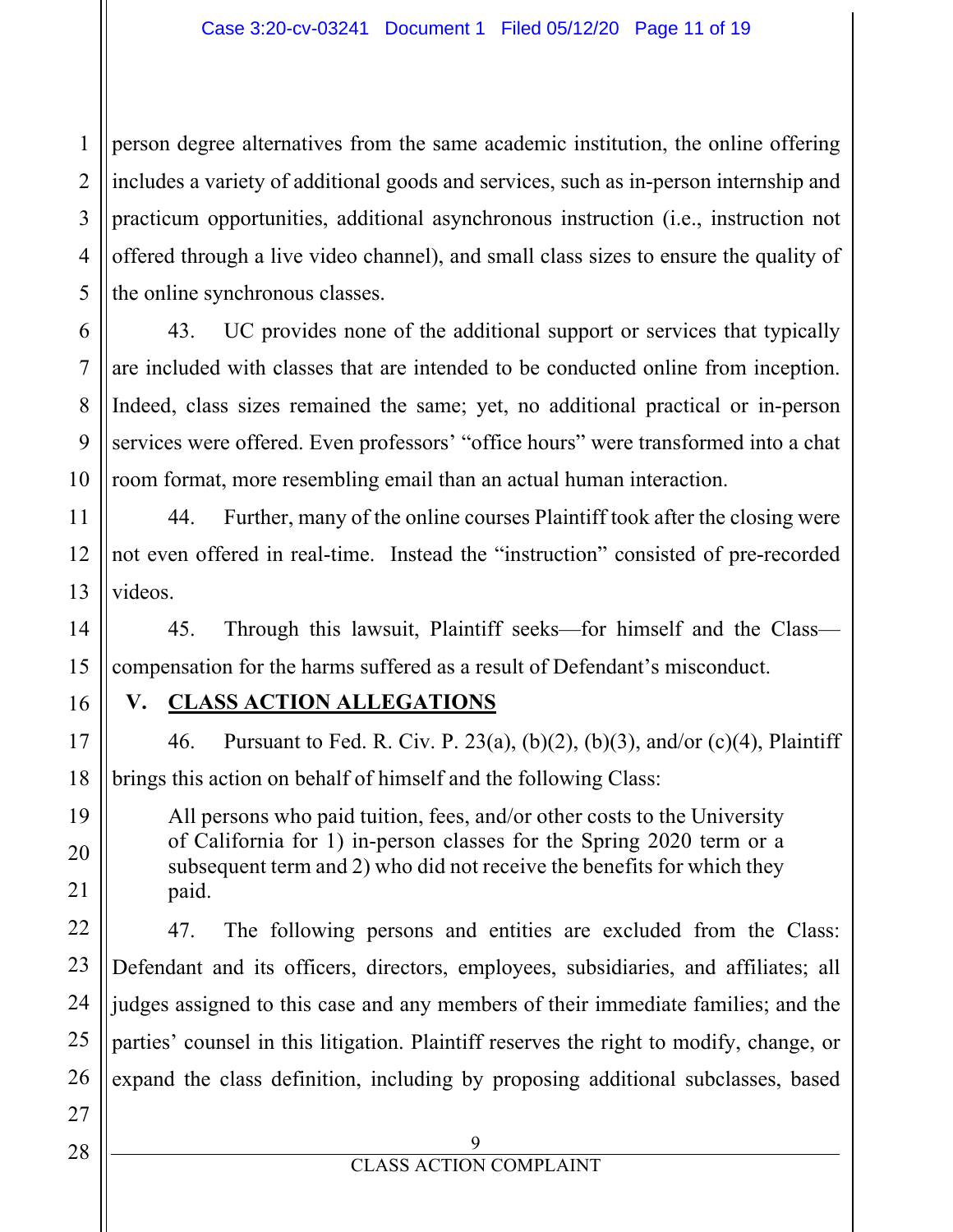1 upon discovery and further investigation.

48. A class action is a superior means to ensure the fair and efficient adjudication of this case. The damages suffered by individual Class members are relatively small compared to the burden and expense of individual litigation of the claims described herein against Defendant. Moreover, individualized actions would run the risk of creating inconsistent or contradictory judgments arising from the same set of facts and would increase the likely delay and expense to all parties involved and the Court itself. By contrast, by proceeding as a class action, the claims at issue can be adjudicated efficiently through economies of scale.

49. **Numerosity.** In accordance with Fed. R. Civ. P. 23(a)(1), the members of the proposed Class are so numerous and geographically dispersed that individual joinder of all Class members is impracticable. Although the precise number of Class members is unknown presently to Plaintiff, the Class is presumed to number more than 200,000 people and is easily ascertainable through enrollment and financial records maintained by Defendant.

50. **Commonality and Predominance.** In accordance with Fed. R. Civ. P  $23(a)(1)$  and (b)(3), this action involves questions of law and fact common to the Class that predominate over any individual questions specific to any Class member. These include:

a. whether Defendant accepted money from the Class;

- b. whether Defendant retained money from the Class for services it did not render, or only partially rendered;
- c. whether Defendant entered into a contract with the Class;
- d. whether Defendant breached its contract with the Class;
- e. whether Defendant's failure to refund tuition and fees was appropriate;

2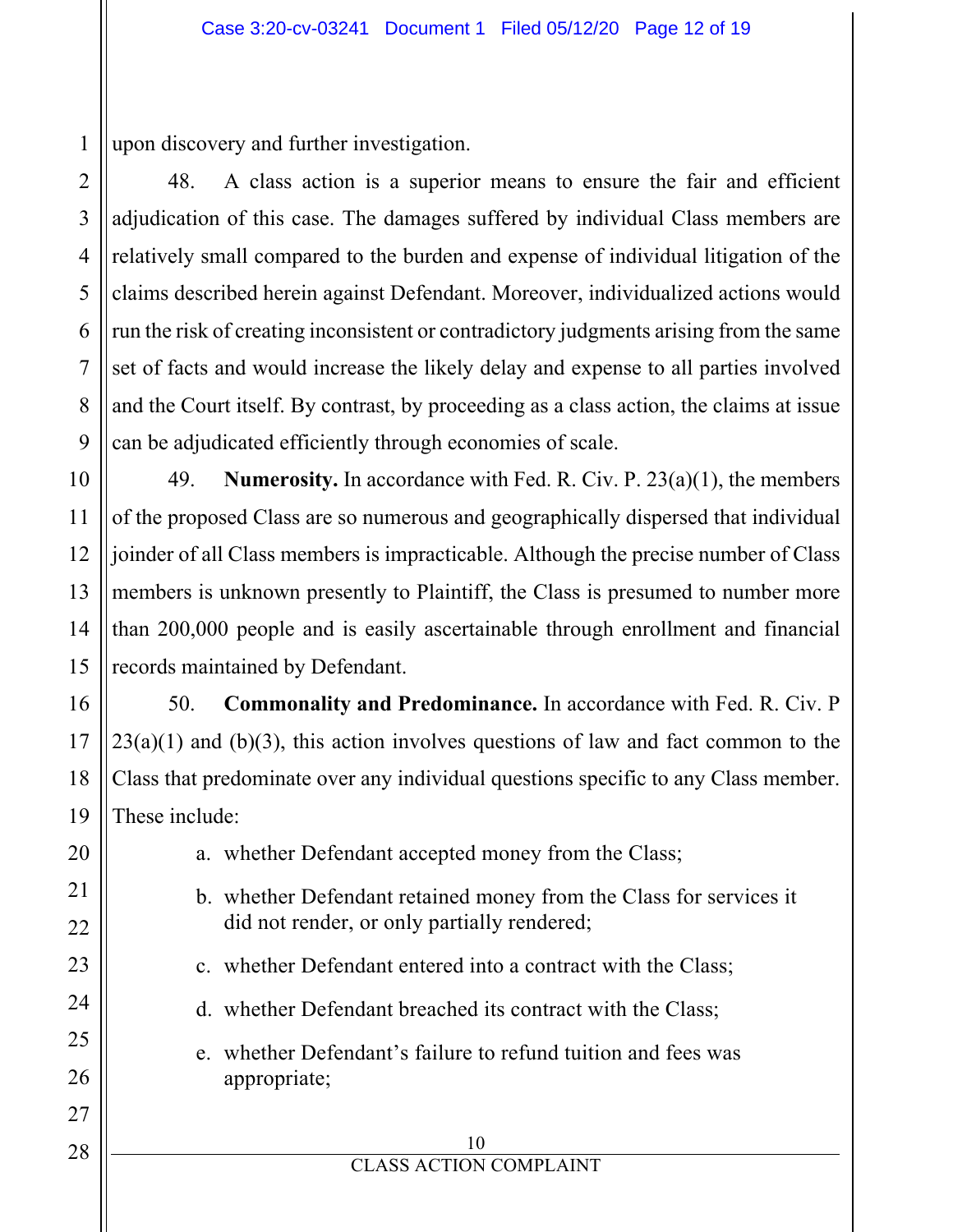|                                  | Case 3:20-cv-03241 Document 1 Filed 05/12/20 Page 13 of 19                                                                                 |  |  |  |  |  |
|----------------------------------|--------------------------------------------------------------------------------------------------------------------------------------------|--|--|--|--|--|
|                                  |                                                                                                                                            |  |  |  |  |  |
| 1                                | whether Defendant benefited from the money it accepted from the<br>f.<br>Class;                                                            |  |  |  |  |  |
| $\overline{2}$<br>$\overline{3}$ | g. whether the educational and other services Defendant provided to<br>the Class were commensurate with their price;                       |  |  |  |  |  |
| 4<br>5                           | h. whether UC's acts and practices described herein constitute unfair<br>conduct in violation of California's Unfair Competition Law, CAL. |  |  |  |  |  |
| 6                                | BUS. & PROF. CODE § 17200, et seq.;                                                                                                        |  |  |  |  |  |
| 7<br>8                           | whether certification of the Class is appropriate under Fed. R. Civ.<br>$\mathbf{i}$ .<br>P. 23;                                           |  |  |  |  |  |
| 9<br>10                          | whether Class members are entitled to declaratory, equitable, or<br>injunctive relief, and/or other relief; and                            |  |  |  |  |  |
| 11<br>12                         | k. the amount and nature of relief to be awarded to Plaintiff and the<br>other Class members.                                              |  |  |  |  |  |
| 13                               | <b>Typicality.</b> Pursuant to Fed. R. Civ. P. $23(a)(3)$ , Plaintiff's claims are<br>51.                                                  |  |  |  |  |  |
| 14                               | typical of the other Class members' claims because Plaintiff and the other Class                                                           |  |  |  |  |  |
| 15                               | members each paid tuition, fees and/or other costs to UC but were not provided their                                                       |  |  |  |  |  |
| 16                               | bargained-for and promised benefits. Each suffered damages in the form of their lost                                                       |  |  |  |  |  |
| 17                               | tuition, fees, and other monies paid to Defendant, and the claims all arise from the                                                       |  |  |  |  |  |
| 18                               | same UC practices and course of conduct. There are no defenses available that are                                                          |  |  |  |  |  |
| 19                               | unique to the Plaintiff.                                                                                                                   |  |  |  |  |  |
| 20                               | Adequacy of Representation. In accordance with Fed. R. Civ. P<br>52.                                                                       |  |  |  |  |  |
| 21                               | $23(a)(4)$ , Plaintiff is an adequate Class representative because his interests do not                                                    |  |  |  |  |  |
| 22                               | conflict with the interests of the other proposed Class members. Moreover, Plaintiff                                                       |  |  |  |  |  |
| 23                               | has retained counsel competent and experienced in complex class action litigation,                                                         |  |  |  |  |  |
| 24                               | and he intends to prosecute this action vigorously on behalf of his fellow Class                                                           |  |  |  |  |  |
| 25                               | members. Plaintiff has no interests that are antagonistic to those of the Class and he                                                     |  |  |  |  |  |
| 26                               | will fairly and adequately protect the proposed Class' rights along with counsel.                                                          |  |  |  |  |  |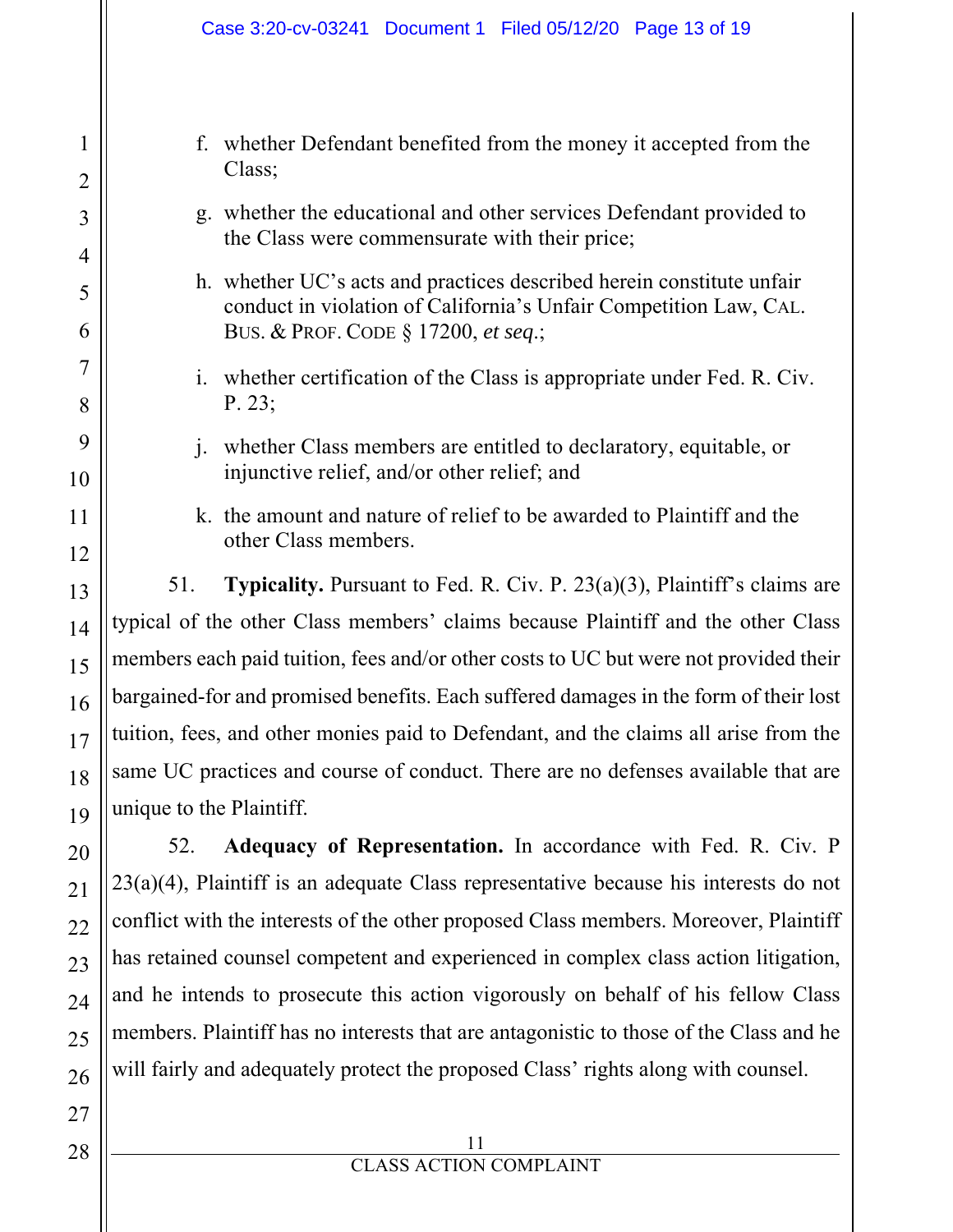#### **COUNT I**

#### **Breach of Contract**

53. Plaintiff repeats and re-alleges the allegations in the preceding paragraphs as if fully alleged herein.

54. Plaintiff brings this claim individually and on behalf of the other members of the Class.

55. Plaintiff and the other members of the Class entered into binding contracts with the Defendant which provided that Plaintiff and the other members of the Class would pay tuition and fees in exchange for on-campus, in-person educational, social, athletic, and other experiences.

56. As part of its contracts with Plaintiff and members of the proposed Class and in exchange for adequate consideration that Plaintiff and members of the proposed Class provided, Defendant promised on-campus, in-person educational, social, athletic, and other experiences.

57. Defendant failed to provide the services that it was obligated to provide under its contracts with Plaintiff and the proposed Class. Defendant has retained tuition, fees and other payments paid by Plaintiff and the other Class members without providing them the promised benefits, instead providing those benefits for only a portion of the academic term.

58. By contrast, Plaintiff and the other members of the Class fulfilled their end of the bargain when they paid the monies due and owing for their full tuition and fees.

59. The tuition and fees that Plaintiff and the proposed Class paid were intended to cover in-person educational and extra-curricular services from January through May 2020 and subsequent academic terms. Defendant, however, failed to provide the services due under the contracts for that entire time period, yet has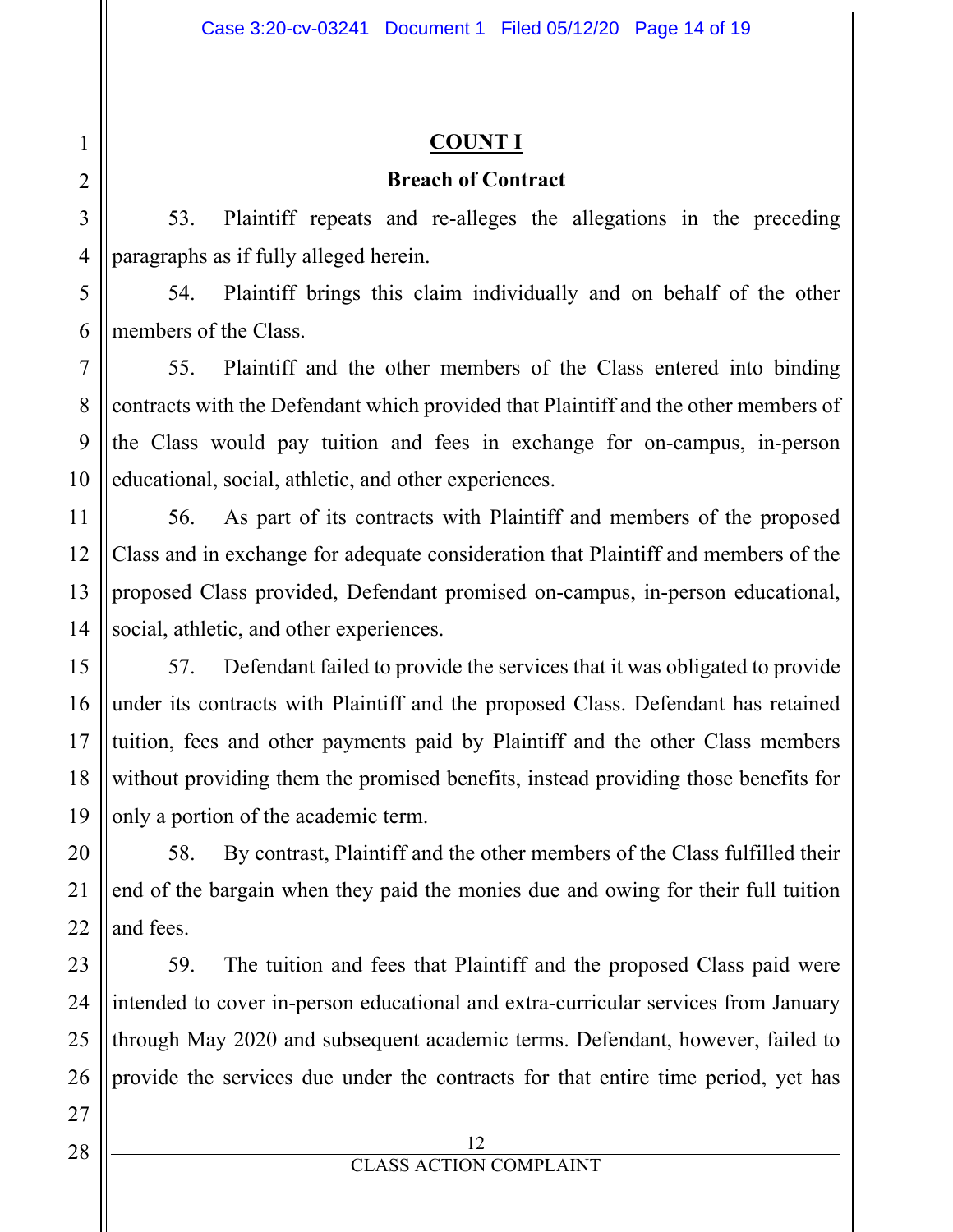1 improperly retained the funds Plaintiff and the proposed Class paid.

60. Plaintiff and members of the Class have suffered damages as a direct and proximate result of Defendant's breach, including being deprived of the education, experience and services that they were promised and expected to obtain, and for which they have paid. They are entitled to damages including but not limited to prorated reimbursement of the tuition, fees and other expenses that were collected by Defendant for services that Defendant failed to deliver fully.

61. Defendant's performance under the contracts is not excused because of COVID-19. Even if performance was excused or impossible, UC would nevertheless be required to return the funds received for services and/or goods that it did not provide.

#### **COUNT II**

#### **Restitution Based On Quasi-Contract**

62. Plaintiff repeats and re-alleges the allegations in the preceding paragraphs as if fully alleged herein.

63. Plaintiff brings this claim individually and on behalf of the other members of the Class in the alternative to the breach of contract claim brought in Count I.

64. Plaintiff and other members of the proposed Class conferred a benefit or enrichment on UC by paying tuition and required fees to UC which were beneficial to UC, at the expense of Plaintiff and the other members of the Class.

65. Plaintiff and the other members of the Class paid tuition and required fees and did not receive the full benefit of their bargain from UC, thus resulting in their impoverishment.

66. UC has retained the benefit paid by Plaintiff and the Class despite its failure to provide the services for which the benefit was paid.

#### 13 CLASS ACTION COMPLAINT

2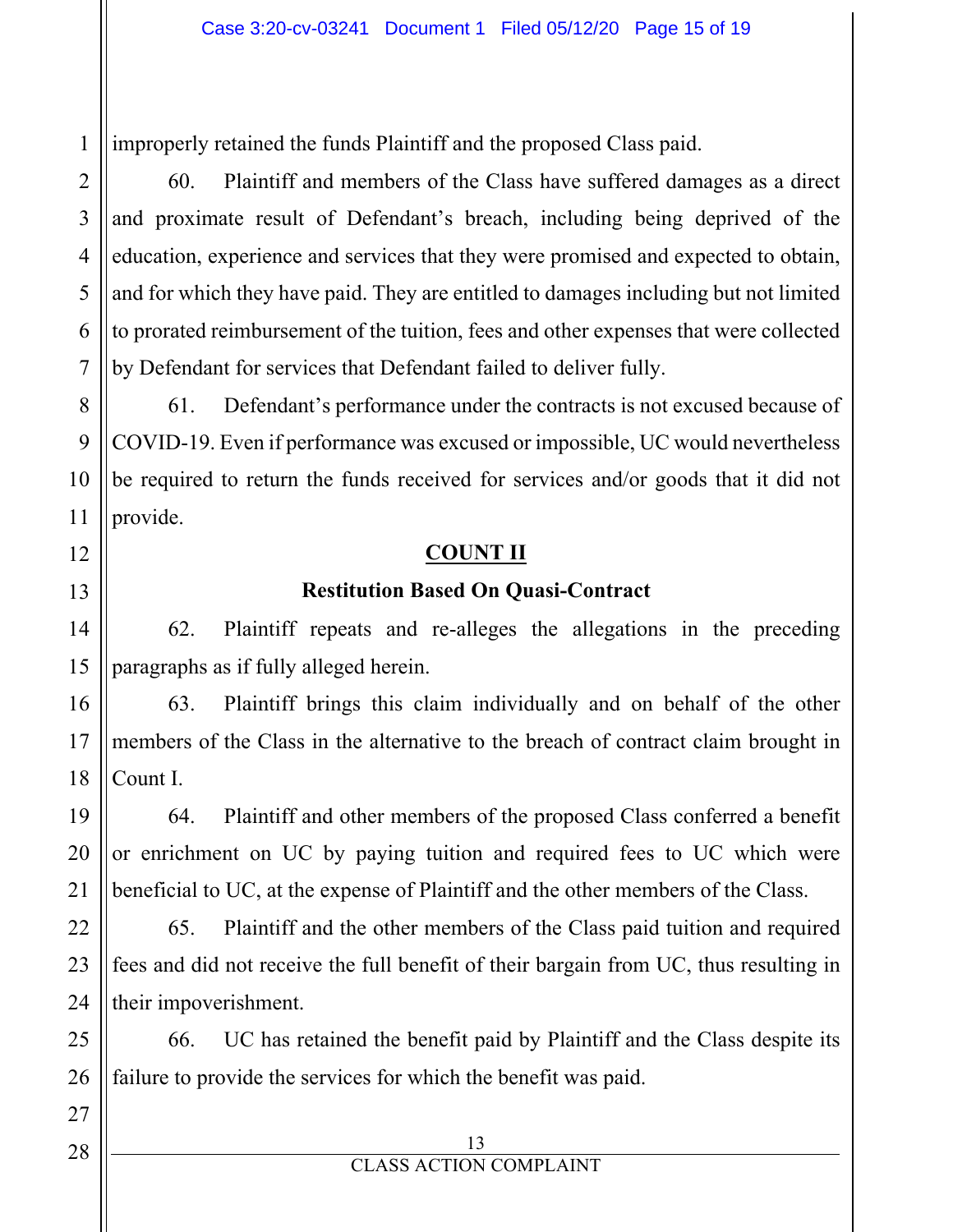67. There is no justification or cause for UC's failure to return the portion of the tuition and fees that UC has unjustifiably kept for itself even though it failed to complete the services for which Plaintiff provided the funds to UC.

68. Accordingly, UC has been unjustly enriched and should pay as restitution a prorated portion of Class members' unused tuition, fees and other costs paid for the Spring 2020 term and subsequent terms.

#### **COUNT III**

#### **Conversion**

69. Plaintiff repeats and re-alleges the allegations in the preceding paragraphs as if fully alleged herein.

70. Plaintiff brings this claim individually and on behalf of the Class.

71. Plaintiff and the other members of the Class have a right to the inperson educational and extra-curricular services that they were supposed to be provided in exchange for their payments to UC.

72. Defendant intentionally interfered with the rights of Plaintiff and the other members of the proposed Class when it retained fees intended to pay for oncampus classes, facilities, and activities, while moving all classes to an online, remote learning format and discontinuing services and access to facilities for which Plaintiff and the members of the proposed Class had paid.

73. Defendant deprived the Plaintiff and the other members of the Class of their fees or of the right to the services for which their fees were intended to be used.

74. Class members demanded the return of the prorated, unused fees for the remainder of the Spring 2020 term and subsequent terms.

75. Defendant's retention of the fees paid by Plaintiff and the other members of the Class without providing the services for which they paid deprived Plaintiff and the other members of the Class of the benefits for which the fees were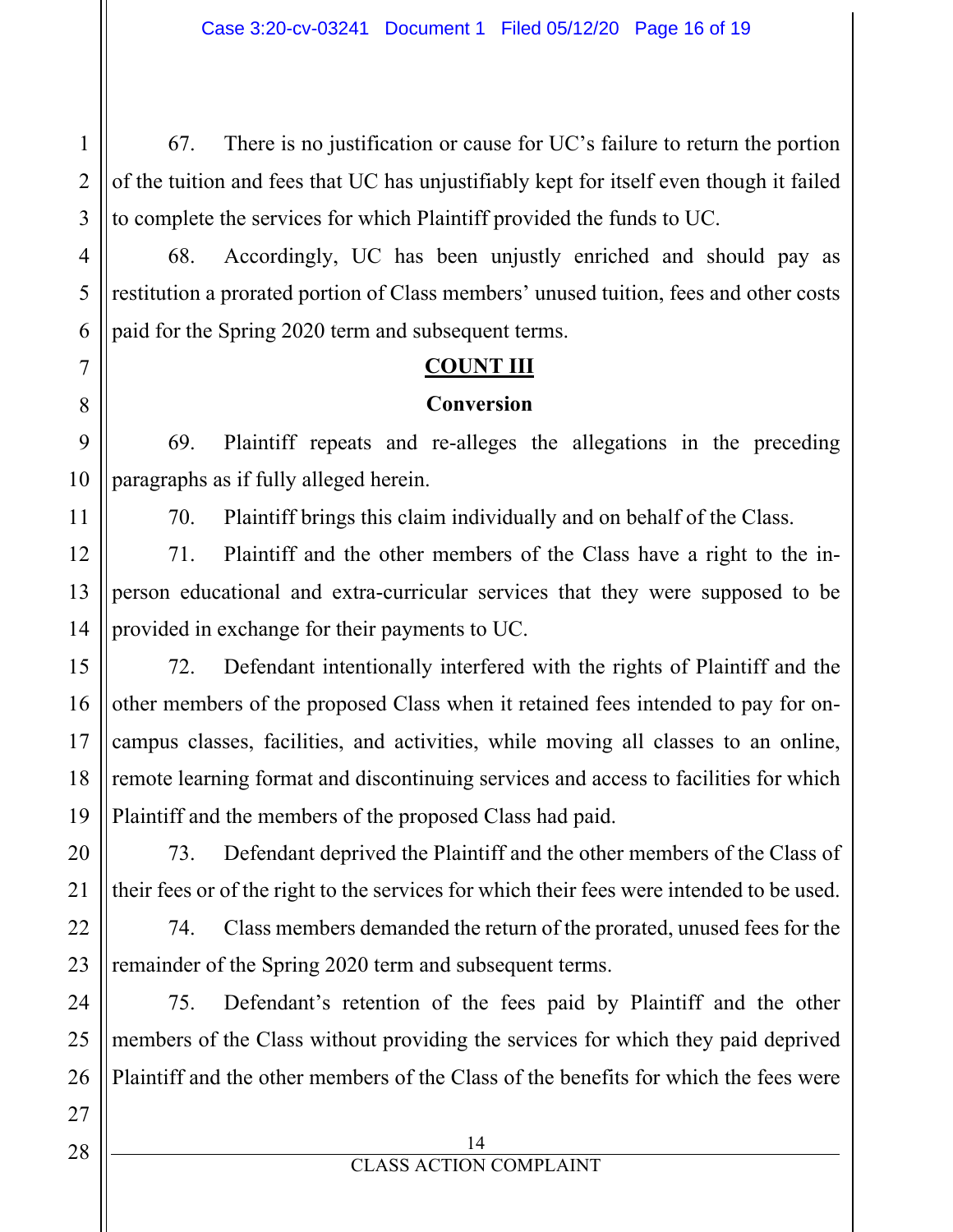1 2 3 paid. This interference with the services for which Plaintiff and the other members of the Class paid damaged Plaintiff and the other members of the Class in that they paid fees for services that were not and will not be provided.

76. Plaintiff and the other members of the Class are entitled to the return of the prorated unused portion of the fees paid through the end of the academic term.

#### **COUNT IV**

# Unfair Conduct in Violation of the Unfair Competition Law (Cal. Bus. & Prof. Code § 17200, *et seq.*)

77. Plaintiff re-alleges each of the allegations in the preceding paragraphs as if fully alleged herein.

78. UC's conduct is unfair in violation of the UCL because it violates California's legislatively declared public policy, as set out in the California Education Code, including in the Donahoe Higher Education Act, against retention by educational facilities of excess sums from students, and maintaining college affordability. It also breaches UC's agreements with its students.

79. UC's conduct also is unfair, in violation of the UCL, because UC acted in an unethical, unscrupulous, tortious, oppressive, and substantially injurious manner, including by:

> a. Assessing fees for services students could not safely use or were barred from using;

b. Refusing to refund fees to students who could not reasonably or responsibly avail themselves of the services the fees were paid for; and

c. Failing to abide by its promises to students with respect to the education the students would receive.

80. The gravity of the harm resulting from UC's conduct outweighs any potential utility of this conduct. The practice of charging fees while students could

15

4

5

6

7

8

9

10

11

12

13

14

15

16

17

18

19

20

21

22

23

24

25

26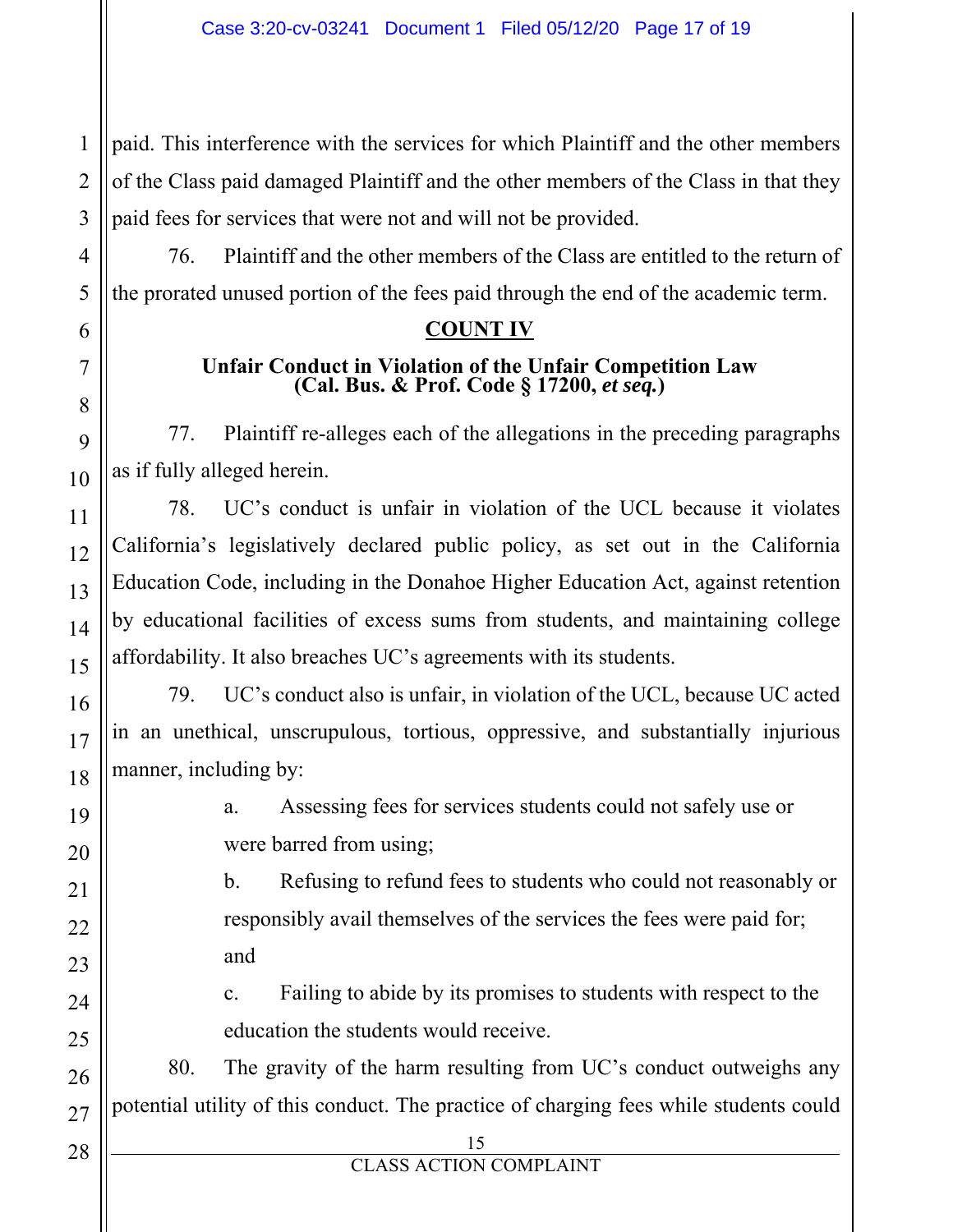1 not and should not use the services the fees were intended for harms the public at large and is part of a common and uniform course of wrongful conduct.

81. The harm from UC's conduct was not reasonably avoidable by students like Plaintiff. During the COVID-19 pandemic, UC uniformly assessed and declined to refund the relevant fees.

82. In lieu of UC's practices described in this Complaint, there are reasonably available alternatives that would further its legitimate interests, such as suspending fees and reducing staffing during the period of shutdown, and refunding fees to students who were unable, through no fault of their own, to use and enjoy the services the fees are intended to pay for.

83. Plaintiff suffered injury in fact, including lost money or property, as a direct and proximate result of UC's unfair conduct set forth above. But for that conduct, Plaintiff would not have been charged fees during the period he was unable to be on campus and use the relevant services.

84. Plaintiff therefore seeks such orders or judgments as may be necessary to enjoin UC from continuing its unfair practices, to declare those practices unlawful and relieve Plaintiff and Class members of their obligations to UC during the COVID-19 pandemic, and to restore to Plaintiff and Class members all moneys UC acquired through its prohibited acts and practices, including restitution as provided for under the UCL, in addition to reasonable attorneys' fees and costs as permitted by law.

#### **VI. PRAYER FOR RELIEF**

85. Plaintiff, individually and on behalf of the members of the Class, respectfully requests that the Court enter judgment in their favor and against Defendant as follows: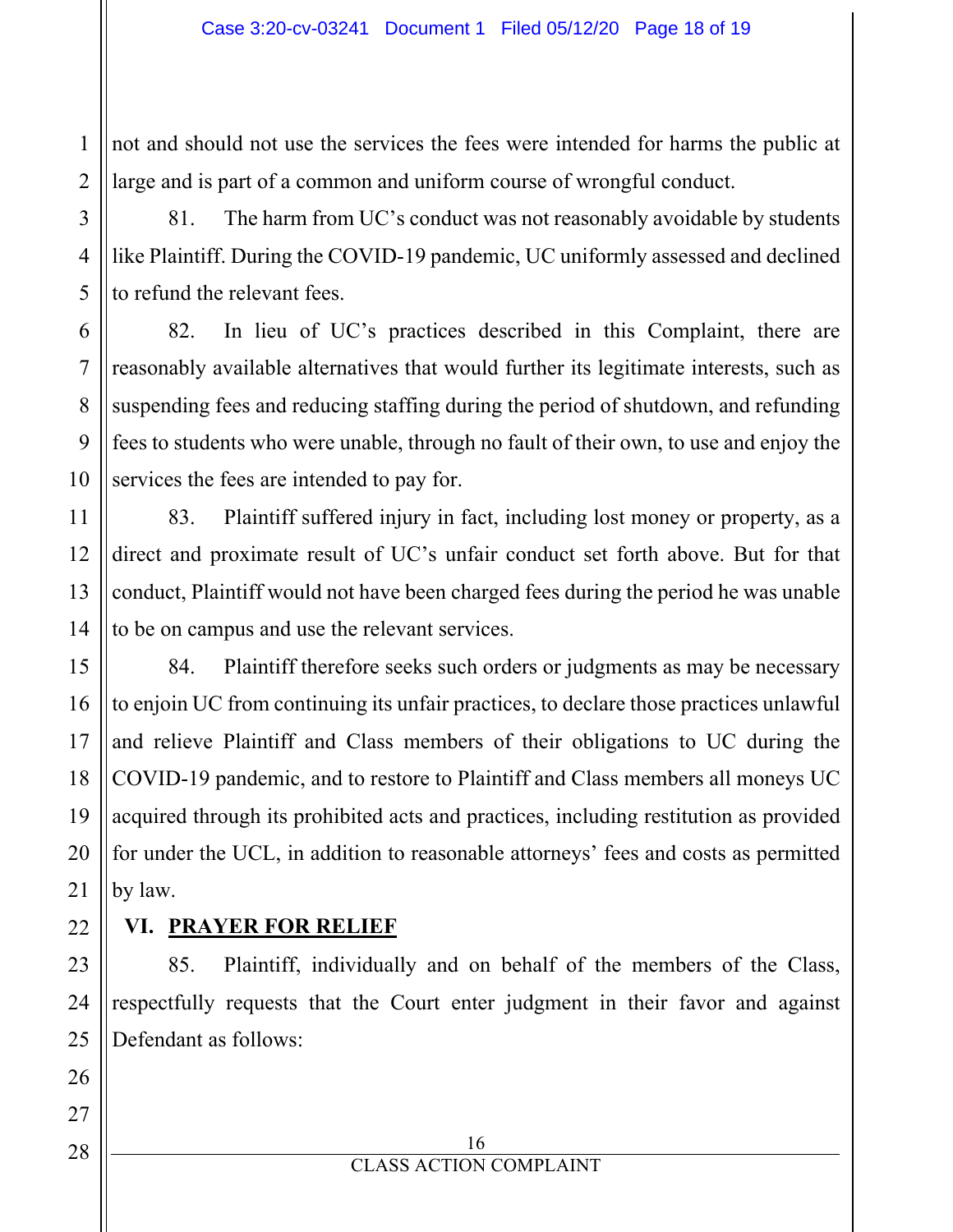| $\mathbf{1}$   | a.             |                                                                               | Certifying the Class as requested herein, designating Plaintiff as    |  |  |  |  |  |
|----------------|----------------|-------------------------------------------------------------------------------|-----------------------------------------------------------------------|--|--|--|--|--|
| $\overline{2}$ |                |                                                                               | Class representative, and appointing the undersigned counsel as       |  |  |  |  |  |
| 3              |                | Class Counsel;                                                                |                                                                       |  |  |  |  |  |
| 4              | $\mathbf b$ .  |                                                                               | Declaring that Defendant is financially responsible for notifying the |  |  |  |  |  |
| 5              |                | Class members of the pendency of this suit;                                   |                                                                       |  |  |  |  |  |
| 6              | $\mathbf{c}$ . | Declaring that Defendant wrongfully kept the monies paid by the               |                                                                       |  |  |  |  |  |
| 7              |                | Class;                                                                        |                                                                       |  |  |  |  |  |
| 8<br>9         | $\mathbf{d}$ . | Awarding injunctive relief and restitution as permitted by law or<br>equity;  |                                                                       |  |  |  |  |  |
| 10             | e.             |                                                                               | Awarding Plaintiff's reasonable attorneys' fees, costs, and expenses; |  |  |  |  |  |
| 11             | f.             | Awarding pre- and post-judgment interest on any amounts awarded;              |                                                                       |  |  |  |  |  |
| 12             |                | and                                                                           |                                                                       |  |  |  |  |  |
| 13             | g.             |                                                                               | Awarding such other and further relief as the Court deems just and    |  |  |  |  |  |
| 14             |                | proper.                                                                       |                                                                       |  |  |  |  |  |
| 15             |                | VII. DEMAND FOR JURY TRIAL                                                    |                                                                       |  |  |  |  |  |
| 16             |                | Plaintiff demands a trial by jury pursuant to Rule 38 of the Federal Rules of |                                                                       |  |  |  |  |  |
| 17             |                | Civil Procedure on all causes of action so triable.                           |                                                                       |  |  |  |  |  |
| 18             |                | Dated: May 12, 2020                                                           | Respectfully submitted,                                               |  |  |  |  |  |
| 19             |                |                                                                               | <b>BERGER MONTAGUE PC</b>                                             |  |  |  |  |  |
| 20             |                |                                                                               |                                                                       |  |  |  |  |  |
| 21             |                |                                                                               | <b>/s/ Benjamin Galdston</b><br>Benjamin Galdston (SBN 211114)        |  |  |  |  |  |
| 22             |                |                                                                               | 12544 High Bluff Drive, Suite 340                                     |  |  |  |  |  |
| 23             |                |                                                                               | San Diego, CA 92130<br>Tel: (619) 489-0300                            |  |  |  |  |  |
| 24             |                |                                                                               | Email: bgaldston@bm.net                                               |  |  |  |  |  |
| 25             |                |                                                                               | Attorneys for Plaintiff and the Class                                 |  |  |  |  |  |
| 26             |                |                                                                               |                                                                       |  |  |  |  |  |
| 27             |                | 17                                                                            |                                                                       |  |  |  |  |  |
| 28             |                | <b>CLASS ACTION COMPLAINT</b>                                                 |                                                                       |  |  |  |  |  |
|                |                |                                                                               |                                                                       |  |  |  |  |  |
|                |                |                                                                               |                                                                       |  |  |  |  |  |